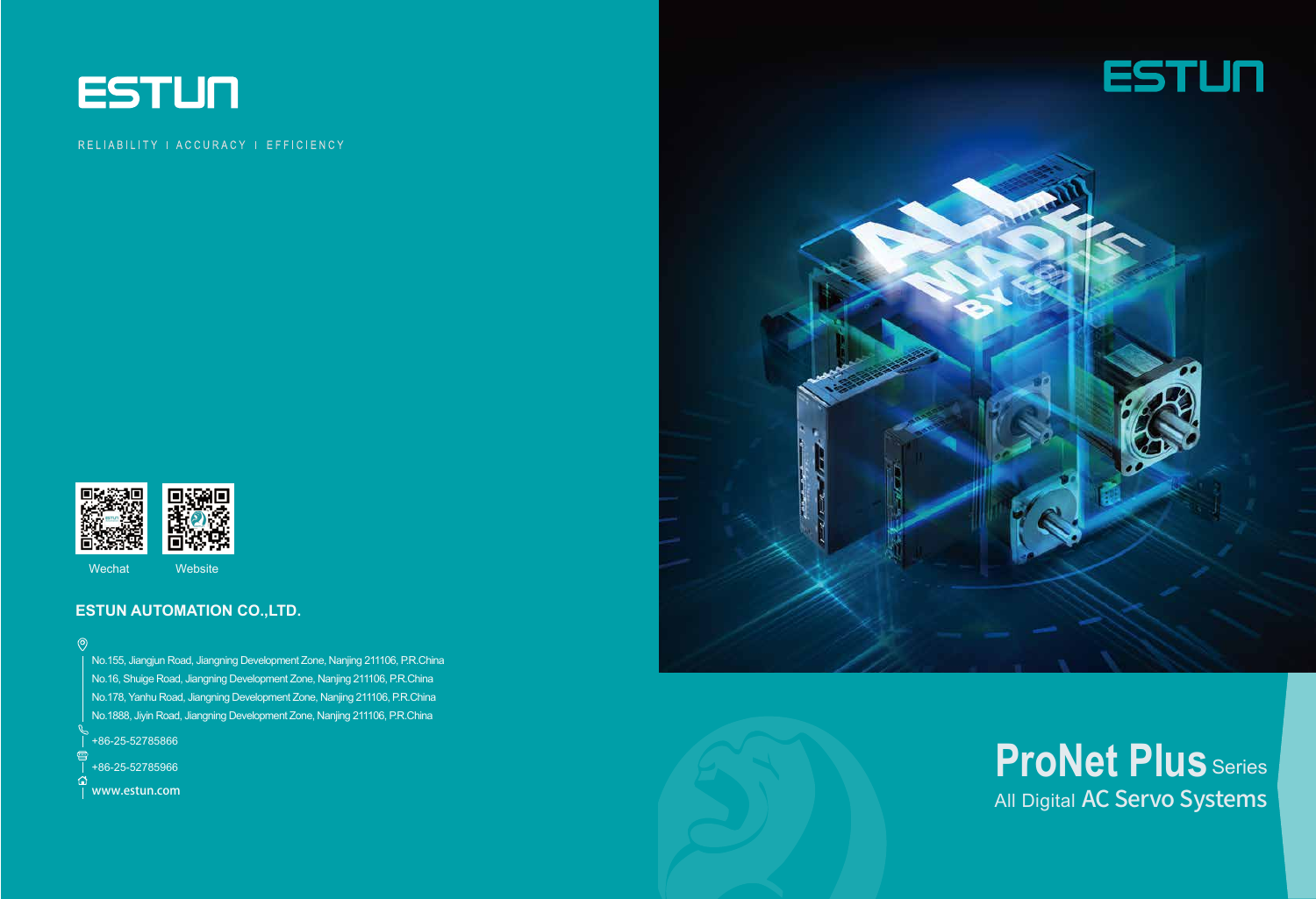

# **ALL DIGITAL AC SERVO SYSTEMS**

ESTUN is acknowledged as a leading Chinese supplier and service provider of high-tech automation core components, industrial robots and smart manufacturing systems.

As one of the most influential Chinese enterprise in motion control field, Estun has made great progress. For instance, automatic core components product lines supply motion control system solution, replacing the older generation-AC servo system. Accordingly, the business model is viewing axis-machine-unit evolution.



Today, ESTUN is growing to a powerful international group. Branches include: Trio Motion Technolo gy Ltd. (wholly-owned subsidiary, UK), M.A.I GMBH & CO. KG (holding subsidiary, Germany), Barrett Technology, Llc (shareholding subsidiary, US), Euclid Systems Corporation (shareholding subsidiary, Italy) and an R&D center in Europe, etc. Globally, ESTUN group has 7 oversea branches with businesses in over 60 countries and regions. To follow the trend, ESTUN is committed to motion control solution, intelligent cooperative robots, rehabilitation robots and Industry4.0.

In the future, ESTUN will keep pace with the world. ESTUN is aimed at supplying the most advanced Chinese motion control system and forming the best Chinese brand. ESTUN spares no pains to be an international enterprise accepted and respected by market.

A better world worthies our best effort!







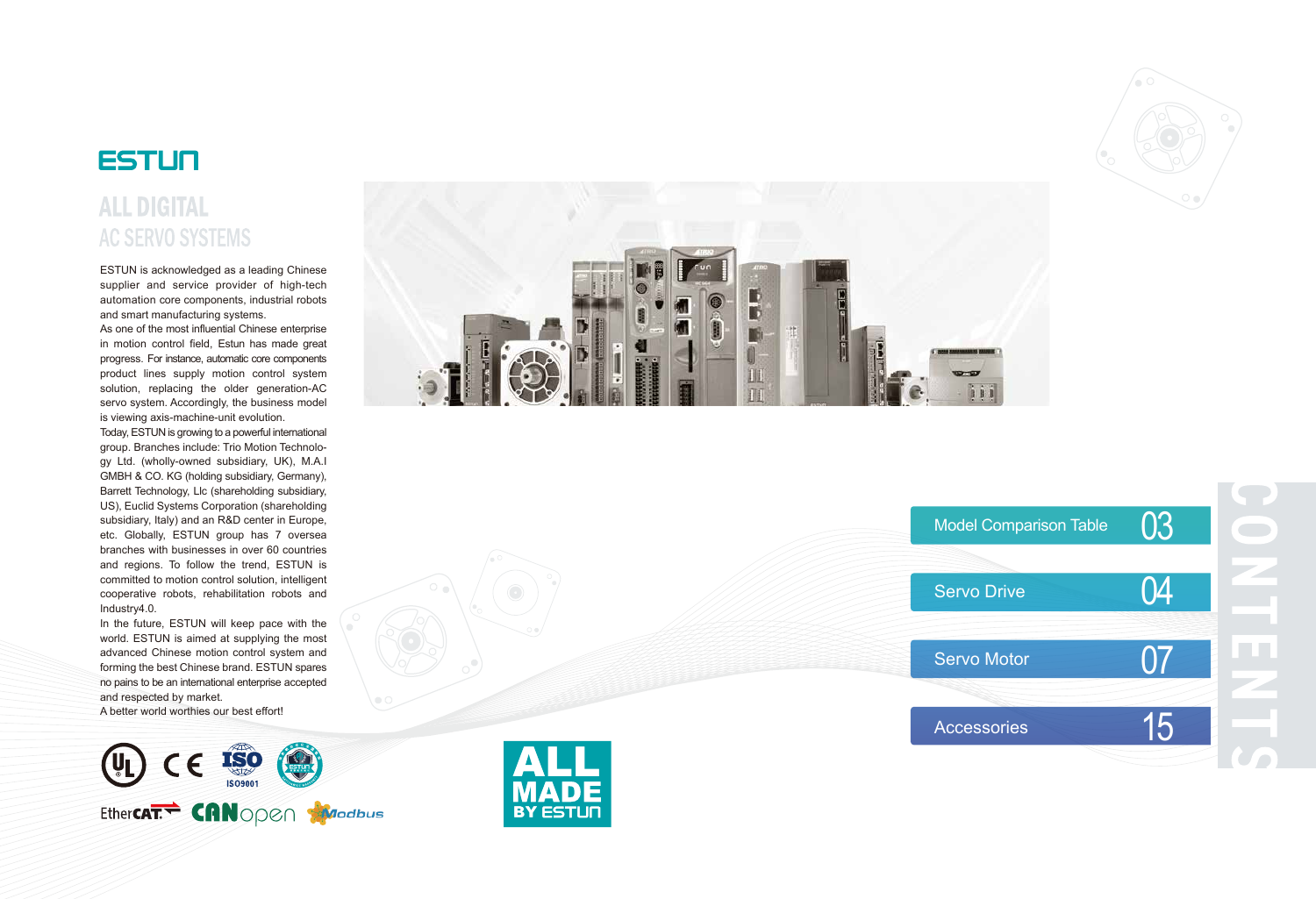

# **MODEL COMPARISON TABLE**

| <b>ProNet - 10</b> |                                                                                                                                                                                                 | А                      | Е                                                                                                            | G                                                              | EC                                        |
|--------------------|-------------------------------------------------------------------------------------------------------------------------------------------------------------------------------------------------|------------------------|--------------------------------------------------------------------------------------------------------------|----------------------------------------------------------------|-------------------------------------------|
| ProNet Servo Drive | Rated<br>Power                                                                                                                                                                                  | Power<br>Voltage       | Control Style                                                                                                | Encoder Interface                                              | Extended<br>Module                        |
|                    | Sign Spec.                                                                                                                                                                                      | Sign Spec.             | Sign Spec.                                                                                                   | Sign Spec.                                                     | Sign Spec.                                |
|                    | A5: 0.05kW<br>01: 0.1kW<br>02: 0.2kW<br>04: 0.4kW<br>08: 0.75 kW<br>10: 1.0kW<br>15: 1.5kW<br>20: 2.0kW<br>30: 3.0kW<br>50: 5.0kW<br>70: 7.0kW<br>75: 7.5kW<br>1A: 11kW<br>1E: 15kW<br>2B: 22kW | A: 200VAC<br>D: 400VAC | M:Speed control,<br>Torque control,<br><b>Position Control</b><br>E: Support Extended<br><b>Bus Function</b> | G:17 Bits/20 Bits/23 Bits<br>Serial Encoder<br>(self-adaption) | -EC: EtherCAT<br>None: M control<br>Style |

## **Ratings**

Sign Spec. -EC: EtherCAT BUS None: M control Style



#### Specification Description

1.⊟:Brake and oil seal options.<br>2.XX:Cable length(1M5,03,05,08,10,12,15,20),meters.And providing A flexible cable, marked with "-RX".

| Servo drive Model: ProNet-                 | A5 A | 01A | 02A | 04A | 08A  | 10A  | 15A  | 20A  | 30A  | 50A  | 10 <sub>D</sub> | 15D             | 20 <sub>D</sub> | 30 <sub>D</sub> | 50 <sub>D</sub> | 70 <sub>D</sub> | 75D  | 1AD  | 1ED         | 2 <sub>BD</sub> |
|--------------------------------------------|------|-----|-----|-----|------|------|------|------|------|------|-----------------|-----------------|-----------------|-----------------|-----------------|-----------------|------|------|-------------|-----------------|
| Applicable Servomotor: EM3A-               |      |     | 02A | 04A | 08A  | 10A  |      |      |      |      |                 |                 |                 |                 |                 |                 |      |      |             |                 |
| Applicable Servomotor: EMJ-                | A5A  | 01A |     |     |      |      |      |      |      |      |                 |                 |                 |                 |                 |                 |      |      |             |                 |
| Applicable Servomotor: EMG-                |      |     |     |     |      | 10A  | 15A  | 20A  | 30A  | 50A  | 10D             | 15 <sub>D</sub> | 20 <sub>D</sub> | 30 <sub>D</sub> | 50 <sub>D</sub> |                 |      |      |             |                 |
| Applicable Servomotor: EML-                |      |     |     |     |      | 10A  |      | 20A  | 30A  | 40A  | 10D             |                 | 20 <sub>D</sub> | 30 <sub>D</sub> | 40 <sub>D</sub> |                 |      |      |             |                 |
| Applicable Servomotor: EMB-                |      |     |     |     |      |      |      |      |      |      |                 |                 |                 |                 |                 | 75D             | 75D  | 1AD  | 1ED         | 2BD             |
| Continuous Output Current[Arms]            | 1.0  | 1.1 | 1.4 | 2.8 | 4.0  | 6.0  | 9.0  | 12.0 | 18.0 | 28.0 | 3.2             | 5.0             | 6.4             | 9.0             | 15.0            | 18.0            | 18.0 | 28.0 | 38.0        | 55.0            |
| Max. Output Current [Arms]                 | 3.0  | 3.3 | 4.2 | 8.4 | 12.0 | 21.0 | 28.0 | 42.0 | 46.0 | 64.0 | 9.6             | 15.0            | 19.2            | 27.0            | 45.0            | 48.0            | 48.0 | 65.0 | 100.0 128.0 |                 |
| Main Input Power Supply Capacity [kVA] 0.2 |      | 0.3 | 0.5 | 0.9 | 1.3  | 1.8  | 2.5  | 3.5  | 4.5  | 7.5  | 1.8             | 2.8             | 3.5             | 5.0             | 8.2             | 12.0            | 12.0 | 18.0 | 22.0        | 32.0            |
| DC24V Power Supply Capacity [W]            |      |     |     |     |      |      |      |      |      |      | 30.0            | 30.0            | 30.0            | 45.0            | 45.0            | 45.0            |      |      |             |                 |





Note:

3.PBP:Incremental Encoder Cables; PDP:Absolute Encoder Cables; PRP:Resolver Cables. 7.Diameter advice of self-made power Cables: 4.Communication Cables:PSC-DR0A-03

5.I/O Connector Standard: 50 Pins EC bus: 20 Pins

6.Debug Cables Standard:USB-RS485(RJ45)

EC BUS: MINI USB-Double Shielded magnetic rings-1M5.

 0.05~1kW motor:1mm²;1-2kW motor:2mm²;2-5kW motor:4mm²;7.5kW motor:3.27mm²; 11kW motor:5.09mm²; 15kW motor:6.9mm² ;22kW motor:9.5mm².



| Servo<br><b>Motor</b> | Voltage                | Power          | Model                                                | <b>Servo Drive</b>              | <b>Encoder Cables</b>         | <b>Power Cables</b>                                              | <b>Brake</b><br>Connector             |  |
|-----------------------|------------------------|----------------|------------------------------------------------------|---------------------------------|-------------------------------|------------------------------------------------------------------|---------------------------------------|--|
| <b>EMJ</b>            | Single-phase           | 0.05           | EMJ-A5ASA2 <sup>1</sup>                              | PRONET-A5AMG<br>PRONET-A5AEG-EC | PDP-JB24-XX                   | PDM-JB18-XX(Without Brake)                                       |                                       |  |
| 3000r/min             | 200VAC                 | 0.1            | EMJ-01ASA2 <sup></sup>                               | PRONET-01AMG<br>PRONET-01AEG-EC |                               | PDMB-JB18-XX(With Brake)                                         |                                       |  |
|                       |                        | 0.2            | EM3A-02ALA2 <sup>1</sup>                             | PRONET-02AMG<br>PRONET-02AEG-EC | PDP-JB24-XX                   |                                                                  |                                       |  |
|                       | Single-phase<br>200VAC | 0.4            | EM3A-02AFA2 <sup>1</sup><br>EM3A-04ALA2 <sup>1</sup> | PRONET-04AMG                    | PBP-JB24-XX<br>PDP-JB24-XX    |                                                                  |                                       |  |
| EM <sub>3</sub> A     |                        |                | EM3A-04AFA2 <sup>1</sup><br>$EM3A-08ALA2 \square 1$  | PRONET-04AEG-EC<br>PRONET-08AMG | PBP-JB24-XX<br>PDP-JB24-XX    | PDM-JB18-XX(Without Brake)                                       |                                       |  |
| 3000r/min             | Three-phase            | 0.75           | EM3A-08AFA2 <sup>1</sup><br>EM3A-10ALA2 <sup>1</sup> | PRONET-08AEG-EC<br>PRONET-10AMG | PBP-JB24-XX<br>PDP-JB24-XX    | PDMB-JB18-XX(With Brake)                                         |                                       |  |
|                       | 200VAC                 | $\mathbf{1}$   | EM3A-10AFA2 <sup>1</sup>                             | PRONET-10AEG-EC                 | PBP-JB24-XX                   |                                                                  |                                       |  |
|                       |                        | $\mathbf{1}$   | $EMG-10ALB2$<br>$EMG-10AFD2$                         | PRONET-10AMG<br>PRONET-10AEG-EC | PDP-GA24-XX-II<br>PBP-GM24-XX |                                                                  |                                       |  |
|                       |                        | 1.5            | $EMG-15ALB2$<br>$EMG-15AFD2$                         | PRONET-15AMG<br>PRONET-15AEG-EC | PDP-GA24-XX-II<br>PBP-GM24-XX | PDM-GA14-XX-II (Without Brake)                                   |                                       |  |
|                       | Three-phase            | $\overline{2}$ | $EMG-20ALB2$                                         | PRONET-20AMG                    | PDP-GA24-XX-II                | PDMB-GA14-XX- II (With Brake)                                    |                                       |  |
|                       | 200VAC                 | 3              | $EMG-20AFD2$<br>$EMG-30ALA2$                         | PRONET-20AEG-EC<br>PRONET-30AMG | PBP-GM24-XX<br>PDP-GA24-XX    |                                                                  |                                       |  |
| <b>EMG</b>            |                        |                | $EMG-30AFD2$<br>$EMG-50ALA2$                         | PRONET-30AEG-EC<br>PRONET-50AMG | PBP-GJ24-XX<br>PDP-GA24-XX    | PDM-GD12-XX(Without Brake)                                       | EMG/EML/EMB<br><b>Brake Connector</b> |  |
| 2000r/min             |                        | 5              | $EMG-50AFD2$                                         | PRONET-50AEG-EC                 | PBP-GJ24-XX                   |                                                                  |                                       |  |
|                       |                        | $\mathbf{1}$   | $EMG-10DLB2$<br>$EMG-10DFB2$                         | PRONET-10DMG<br>PRONET-10DEG-EC | PDP-GA24-XX-II<br>PBP-GM24-XX |                                                                  |                                       |  |
|                       |                        | 1.5            | $EMG-15DLB2$                                         | PRONET-15DMG<br>PRONET-15DEG-EC | PDP-GA24-XX-II<br>PBP-GM24-XX | PDM-GA14-XX-II (Without Brake)<br>PDMB-GA14-XX- II (With Brake)  |                                       |  |
|                       | Three-phase<br>400VAC  | $\overline{2}$ | $EMG-15DFB2$<br>EMG-20DLB2 <sup>1</sup>              | PRONET-20DMG                    | PDP-GA24-XX-II                |                                                                  |                                       |  |
|                       |                        |                | $EMG-20DFB2\square$<br>$EMG-30DLA2$                  | PRONET-20DEG-EC<br>PRONET-30DMG | PBP-GM24-XX<br>PDP-GA24-XX    |                                                                  |                                       |  |
|                       |                        | 3              | $EMG-30DFA2$<br>$EMG-50DLA2$                         | PRONET-30DEG-EC<br>PRONET-50DMG | PBP-GJ24-XX<br>PDP-GA24-XX    | PDM-GD12-XX(Without Brake)                                       | EMG/EML/EMB<br><b>Brake Connector</b> |  |
|                       |                        | 5              | EMG-50DFA2                                           | PRONET-50DEG-EC                 | PBP-GJ24-XX                   |                                                                  |                                       |  |
|                       |                        | $\mathbf{1}$   | $EML-10ALB2$<br>EML-10AFD2                           | PRONET-10AMG<br>PRONET-10AEG-EC | PDP-GA24-XX-II<br>PBP-GM24-XX | PDM-GA14-XX- II (Without Brake)<br>PDMB-GA14-XX- II (With Brake) |                                       |  |
|                       | Three-phase            | $\overline{2}$ | $EML-20ALA2$<br>EML-20AFD2                           | PRONET-20AMG<br>PRONET-20AEG-EC | PDP-GA24-XX<br>PBP-GJ24-XX    | PDM-GD14-XX(Without Brake)                                       |                                       |  |
|                       | 200VAC                 | 3              | $EML-30ALA2$                                         | PRONET-30AMG<br>PRONET-30AEG-EC | PDP-GA24-XX                   |                                                                  | EMG/EML/EMB<br><b>Brake Connector</b> |  |
| <b>EML</b>            |                        | $\overline{4}$ | EML-30AFD2 <sup>[]</sup><br>$EML-40ALA2$             | PRONET-50AMG                    | PBP-GJ24-XX<br>PDP-GA24-XX    | PDM-GD12-XX(Without Brake)                                       |                                       |  |
| 1000r/min             |                        |                | EML-40AFD2<br>$EML-10DLB2$                           | PRONET-50AEG-EC<br>PRONET-10DMG | PBP-GJ24-XX<br>PDP-GA24-XX-II | PDM-GA14-XX- II (Without Brake)                                  |                                       |  |
|                       |                        | 1              | EML-10DFB2                                           | PRONET-10DEG-EC                 | PBP-GM24-XX                   | PDMB-GA14-XX- II (With Brake)                                    |                                       |  |
|                       | Three-phase<br>400VAC  | $\overline{2}$ | $EML-20DLA2$<br>EML-20DFA2                           | PRONET-20DMG<br>PRONET-20DEG-EC | PDP-GA24-XX<br>PBP-GJ24-XX    | PDM-GD14-XX(Without Brake)                                       |                                       |  |
|                       |                        | 3              | $EML-30DLA2$<br>$EML-30DFA2$                         | PRONET-30DMG<br>PRONET-30DEG-EC | PDP-GA24-XX<br>PBP-GJ24-XX    |                                                                  | EMG/EML/EMB<br><b>Brake Connector</b> |  |
|                       |                        | 4              | $EML-40DLA2$<br>$EML-40DFA2$                         | PRONET-50DMG<br>PRONET-50DEG-EC | PDP-GA24-XX<br>PBP-GJ24-XX    | PDM-GD12-XX(Without Brake)                                       |                                       |  |
|                       |                        | 7.5            | $EMB-75DSA2$                                         | PRONET-70DMA<br>PRONET-70DEA-EC |                               |                                                                  |                                       |  |
|                       |                        | 7.5            | $EMB-75DSA2$                                         | PRONET-75DMA                    |                               |                                                                  |                                       |  |
|                       |                        | 11             | EMB-1ADSA2 <sup>1</sup>                              | PRONET-1ADMA<br>PRONET-1ADEA-EC | PDP-GA24-XX                   |                                                                  | EMG/EML/EMB<br><b>Brake Connector</b> |  |
|                       |                        | 15             | EMB-1EDSA2 <sup>1</sup>                              | PRONET-1EDMA<br>PRONET-1EDEA-EC |                               |                                                                  |                                       |  |
| <b>EMB</b>            | Three-phase            | 22             | EMB-2BDSA22<br>EMB-2BDSB24                           | PRONET-2BDMA<br>PRONET-2BDEA-EC |                               |                                                                  |                                       |  |
| 1500r/min             | 400VAC                 | 7.5<br>7.5     | $EMB-75DRA2$<br>$EMB-75DRA2$                         | PRONET-70DMB<br>PRONET-75DMB    |                               |                                                                  |                                       |  |
|                       |                        | 11             | EMB-1ADRA2 <sup>1</sup>                              | PRONET-1ADMB                    |                               |                                                                  |                                       |  |
|                       |                        | 15             | $EMB-1EDRA2$                                         | PRONET-1EDMB                    | PRP-BA24-XX                   |                                                                  | EMG/EML/EMB<br><b>Brake Connector</b> |  |
|                       |                        | 22             | EMB-2BDRA22<br>EMB-2BDRB24                           | PRONET-2BDMB                    |                               |                                                                  |                                       |  |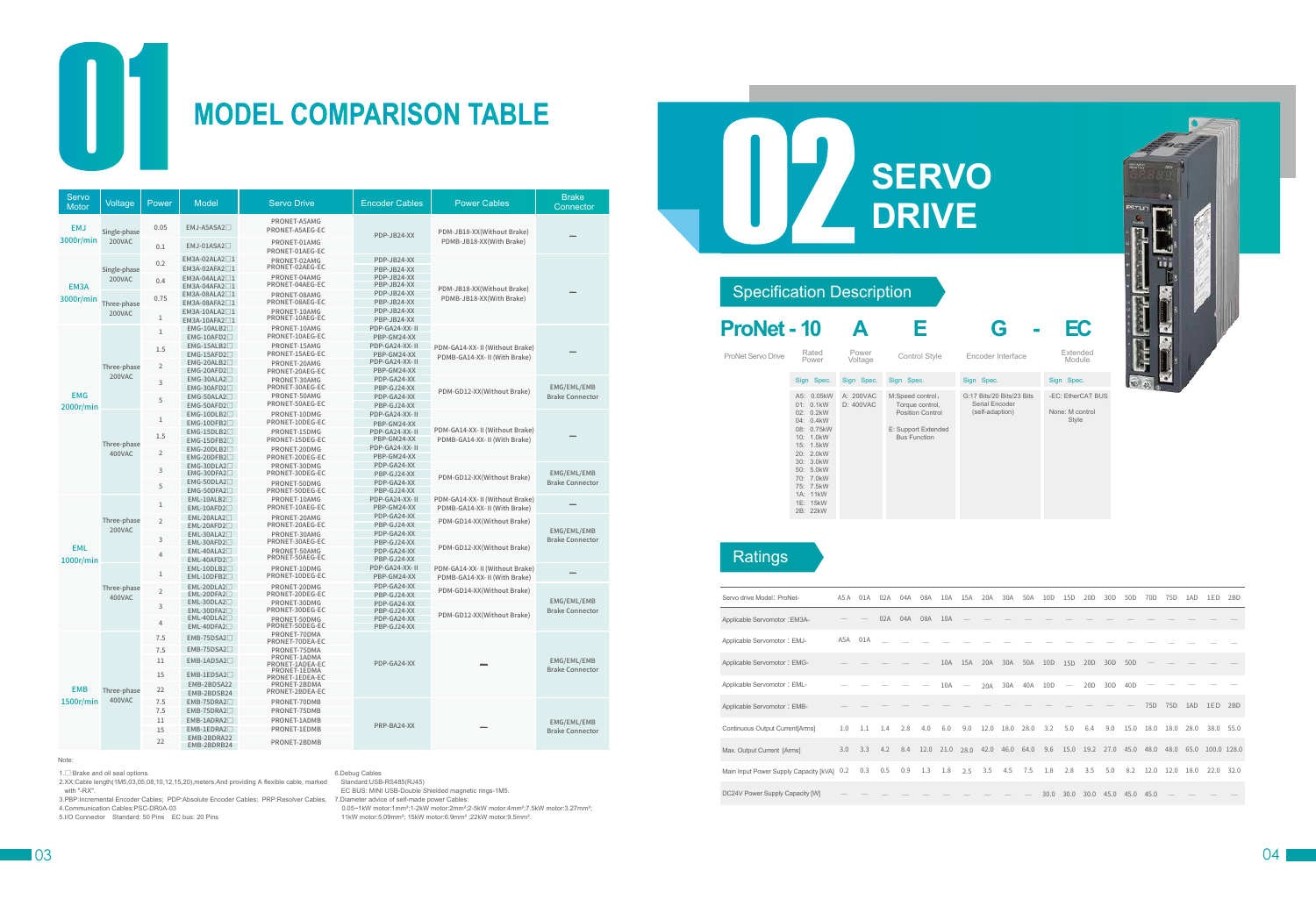## **Specification**

#### **Items**

|                     | <b>Items</b>              |                                     | Specification                                                                                                                                        |  |  |  |  |  |
|---------------------|---------------------------|-------------------------------------|------------------------------------------------------------------------------------------------------------------------------------------------------|--|--|--|--|--|
|                     | Main Circuit              | 200V                                | Single-Phase<br>200~230VAC (0.05kW~0.4kW)<br>Three-phase<br>200~230VAC (0.75kW~5.0kW)                                                                |  |  |  |  |  |
| Input<br>Power      |                           | 400V                                | Three-phase<br>380~440VAC (1kW~5.0kW)                                                                                                                |  |  |  |  |  |
| Supply              |                           | 200V                                | Single-Phase<br>200~230VAC (0.05kW~5kW)                                                                                                              |  |  |  |  |  |
|                     | <b>Control Circuit</b>    | 400V                                | 24VDC (1kW~5.0kW)                                                                                                                                    |  |  |  |  |  |
|                     | <b>Control Method</b>     |                                     | <b>SVPWM Control</b>                                                                                                                                 |  |  |  |  |  |
|                     | Feedback                  |                                     | 17bit Absolute encoder: 131072P/R<br>20bit incremental encoder: 1048576 P/R<br>23bit Absolute encoder: 8388608P/R<br>Resolver                        |  |  |  |  |  |
|                     |                           | Ambient/Storage Temperature         | Ambient temperature: 0~+55°C<br>Storage temperature:-25~+85°C                                                                                        |  |  |  |  |  |
| Operating           |                           | Ambient/Storage Humidity            | 5%~95% RH (no condensation)                                                                                                                          |  |  |  |  |  |
| Conditions          |                           | Elevation                           | 1000m or less                                                                                                                                        |  |  |  |  |  |
|                     |                           | <b>Vibration/Shock Resistance</b>   | Vibration Resistance: 4.9m/s <sup>2</sup><br>Impact Resistance: 19.6m/s <sup>2</sup>                                                                 |  |  |  |  |  |
|                     | Configuration             |                                     | Base-mounted                                                                                                                                         |  |  |  |  |  |
|                     |                           | Speed Control Range                 | 1:5000                                                                                                                                               |  |  |  |  |  |
| Performance         |                           | <b>Load Regulation</b>              | $0 \sim 100\%$ load: $\pm 0.01\%$ or less (at rated speed)                                                                                           |  |  |  |  |  |
|                     | Speed<br>Regulation       | Voltage Regulation                  | Rated voltage ±10%:0% (at rated speed)                                                                                                               |  |  |  |  |  |
|                     |                           | <b>Temperature Regulation</b>       | 25±25°C:±0.1% or less (at rated speed)                                                                                                               |  |  |  |  |  |
|                     | Analog                    | Reference Voltage                   | ±10VDC at rated torque (Variable setting<br>range: ±0~10VDC) Max. input voltage: ±12V                                                                |  |  |  |  |  |
| Torque<br>Control   | Reference<br>Input        | Input Impedance                     | About 10MΩ or above                                                                                                                                  |  |  |  |  |  |
|                     |                           | <b>Circuit Time Constant</b>        | $10\mus$                                                                                                                                             |  |  |  |  |  |
|                     |                           | Reference Voltage                   | ±10VDC at rated speed (Variable setting<br>range: ±0~10VDC) Max. input voltage: ±12V                                                                 |  |  |  |  |  |
| Speed               | Analog Input              | Input Impedance                     | About $10M\Omega$ or above                                                                                                                           |  |  |  |  |  |
| Control             |                           | Circuit Time Constant               | $10\mu$ s                                                                                                                                            |  |  |  |  |  |
|                     |                           | <b>Rotation Direction Selection</b> | With /P-CON signal                                                                                                                                   |  |  |  |  |  |
|                     | Speed Selection           | <b>Speed Selection</b>              | Speed 1 to 7                                                                                                                                         |  |  |  |  |  |
|                     | Function                  | Soft Start Setting                  | $0 \sim$ 10s (Can be set individually for acceleration<br>and deceleration)                                                                          |  |  |  |  |  |
|                     |                           | <b>Type</b>                         | Sign + pulse train; CCW + CW pulse train;<br>90° phase difference 2-phase (phase A + phase B)                                                        |  |  |  |  |  |
|                     | Pulse                     | Form                                | Non-insulated linde driver (about + 5V),<br>open collector                                                                                           |  |  |  |  |  |
| Position<br>Control | Reference                 | Frequency                           | ×1 multiplier: 4Mpps<br>×2 multiplier: 2Mpps<br>×4 multiplier: 1Mpps<br>Open collector: 200Kpps<br>Frequencies drop when the duty ratio error occurs |  |  |  |  |  |
|                     | <b>Position Reference</b> | <b>Position Setting</b>             | 16 postion nodes can be set                                                                                                                          |  |  |  |  |  |
|                     |                           |                                     |                                                                                                                                                      |  |  |  |  |  |

Encoder Dividing Pulses Output I/O Signals Number of cha Sequence Input Sequence **Output** Function Regenerative Processing Functions Communication Function Function Number of cha Protection Functions Utility Function Display Function

|        | <b>Specifications</b>                                                                                                                                                                                                                                                                                                     |
|--------|---------------------------------------------------------------------------------------------------------------------------------------------------------------------------------------------------------------------------------------------------------------------------------------------------------------------------|
|        | Phase-A, phase-B, phase-C: line driver output<br>Number of dividing pulses:<br>Any setting ratio is available                                                                                                                                                                                                             |
| annels | Standard: 8 channels<br>EC BUS: 5 channels                                                                                                                                                                                                                                                                                |
| ١      | Signal allocations and positive/negative logic<br>modifications:<br>Servo ON (/S-ON),<br>P control (/P-CON),<br>alarm reset (/ALM-RST),<br>position error clear (/CLR),<br>forward run prohibited (P-OT),<br>reverse run prohibited (N-OT),<br>forward current limit (/P-CL),<br>reverse current limit (/N-CL) and so on. |
| annels | Standard: 4 channels<br>EC BUS: 3 channels                                                                                                                                                                                                                                                                                |
| Ì      | Signal allocations and positive/negative logic<br>modifications:<br>Positioning completion(/COIN),<br>speed coincidence(/V-CMP),<br>servomotor rotation detection(/TGON),<br>servo ready(/S-RDY),<br>torque limit output(/CLT),<br>brake interlock output (/BK),<br>encoder C pulse(/PGC) and Over travel signal(/OT).    |
|        | 0.75kW~7.5kW:built-in regenerative resistor;<br>11kW~22kW: external regenerative resistor                                                                                                                                                                                                                                 |
|        | Overcurrent, overvoltage, low voltage,<br>overload, regeneration error, overspeed, etc                                                                                                                                                                                                                                    |
|        | Alarm trace back, JOG operation, load inertia<br>detection, etc                                                                                                                                                                                                                                                           |
|        | CHARGE (Red), POWER (Green),<br>7-segment LEDS × 5 (Built-in digital panel operator)                                                                                                                                                                                                                                      |
|        | RS-485 communication port,<br>MODBUS protocol;<br>CAN communication port,<br>CANopen protocol;<br>EtherCAT communication module,<br>CiA402 protocol                                                                                                                                                                       |

# Servo Drive Size





| ower | 200V                       | 400V                       |
|------|----------------------------|----------------------------|
| kW)  | $W \times H \times D$ (mm) | $W \times H \times D$ (mm) |
| 0.05 | 40X160X180                 |                            |
| 0.1  | 40X160X180                 |                            |
| 0.2  | 40X160X180                 |                            |
| 0.4  | 40X160X180                 |                            |
| 0.75 | 84X186X180                 |                            |
| 1.0  | 84X186X180                 | 100X186X180                |
| 1.5  | 100X186X180                | 100X186X180                |
| 2.0  | 100X186X180                | 100X186X180                |
| 3.0  | 125X271X205                | 125X271X205                |
| 5.0  | 125X271X205                | 125X271X205                |
| 7.0  |                            | 125X271X205                |
| 7.5  |                            | 186x462x168                |
| 11   |                            | 186x462x168                |
| 15   |                            | 186x462x168                |
| 22   |                            | 186x462x168                |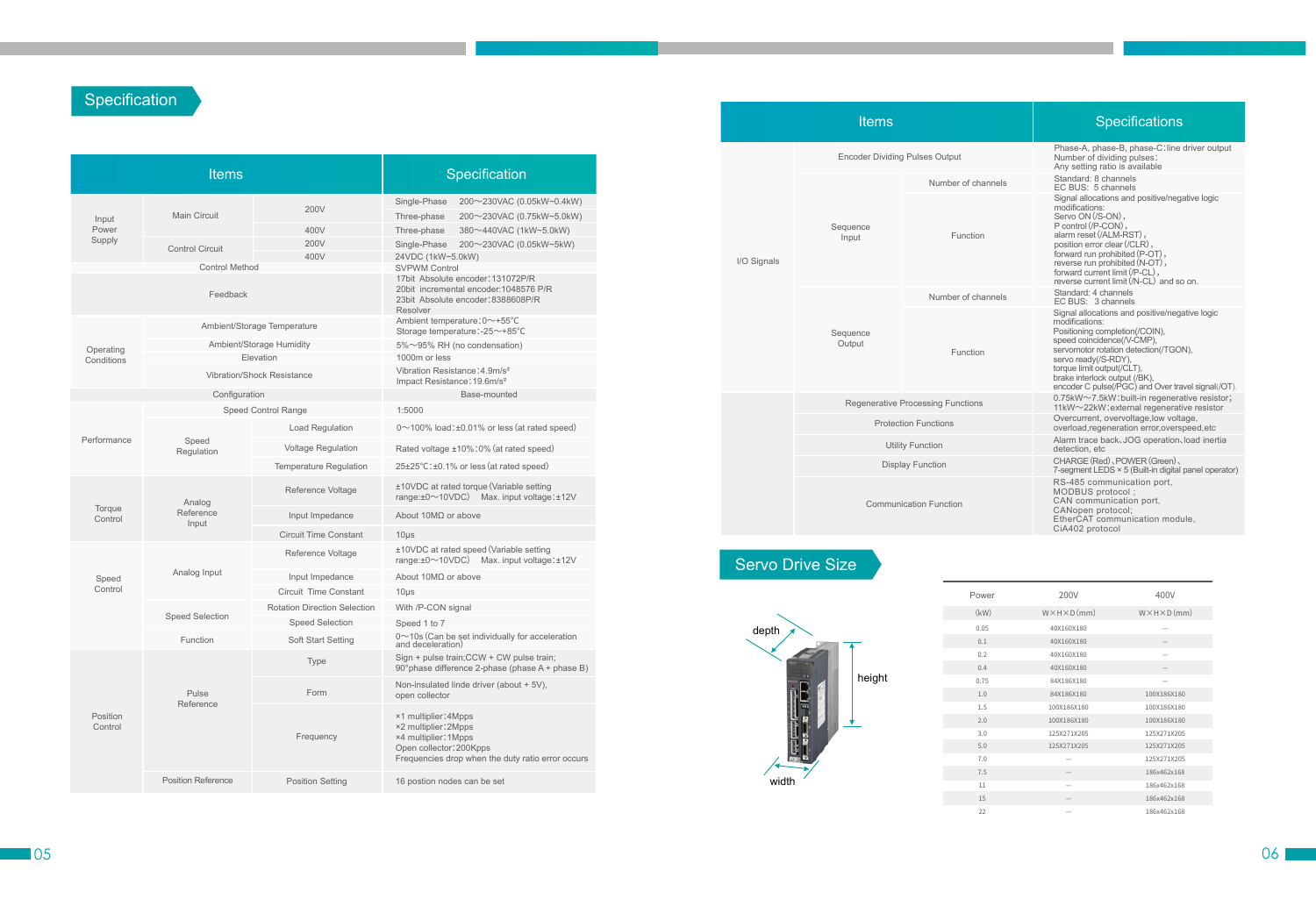| <b>EM3A - 02</b>                             |                                                 |            | ь                                                                             |                         |                                |                                                                                                             |                    |
|----------------------------------------------|-------------------------------------------------|------------|-------------------------------------------------------------------------------|-------------------------|--------------------------------|-------------------------------------------------------------------------------------------------------------|--------------------|
| EM3A for Low<br>Inertia Model<br>Servo Motor | Rated<br>Output Power                           | Voltage    | Encoder                                                                       | Designing<br>Sequence   | Shaft End                      | Option Parts                                                                                                | Connector<br>Types |
|                                              | Sign Spec.                                      | Sign Spec. | Sign Spec.                                                                    | Sign Spec.              | Sign Spec.                     | Sign Spec.                                                                                                  | Sign Spec.         |
|                                              | 02: 0.2kW<br>04: 0.4kW<br>08: 0.75kW<br>10: 1kW | A: 200VAC  | $F: 20$ -bit<br>Incremental<br>Encoder<br>$L: 23$ -bit<br>Absolute<br>Encoder | A:Designing<br>Sequence | 1:with key<br>2:without<br>key | 1:None<br>2: With Oil Seal<br>3: With Brake<br>(DC24V)<br>4: With Oil Seal,<br><b>With Brake</b><br>(DC24V) | 1: Lead Wire       |

| Servo Motor<br>Model                                                                                                          | Rated<br><b>Output Power</b>                                                                                                                           | Voltage               | Encoder                                                                                                           | Designing<br>Sequence            | Shaft End   | <b>Option Parts</b>                                                                                         |
|-------------------------------------------------------------------------------------------------------------------------------|--------------------------------------------------------------------------------------------------------------------------------------------------------|-----------------------|-------------------------------------------------------------------------------------------------------------------|----------------------------------|-------------|-------------------------------------------------------------------------------------------------------------|
| Sign Spec.                                                                                                                    | Sign Spec.                                                                                                                                             | Sign Spec.            | Sign Spec.                                                                                                        | Sign Spec.                       | Sign Spec.  | Sign Spec.                                                                                                  |
| J: EMJ Model<br>Servo Motor<br>G:EMG Model<br>Servo Motor<br>L: EML Model<br>Servo Motor<br><b>B:EMB Model</b><br>Servo Motor | A5: 0.05kW<br>01: 0.1kW<br>10: 1.0kW<br>15: 1.5kW<br>20: 2.0kW<br>30: 3.0kW<br>50: 5.0kW<br>70: 7.0kW<br>75: 7.5kW<br>1A: 11kW<br>1E: 15kW<br>2B: 22kW | A: 200VAC<br>D:400VAC | F: 20-bit Incremental<br>Encoder<br>S: 17-bit Absolute<br>Encoder<br>L: 23-bit Absolute<br>Encoder<br>R: Resolver | A,B, Designing<br>D:<br>Sequence | 2: with key | 1:None<br>2: With Oil Seal<br>3: With Brake<br>(DC24V)<br>4: With Oil Seal,<br><b>With Brake</b><br>(DC24V) |

# **EMG - 10 A F D 2 4**

# Specification Description

# **SERVO MOTOR**



# EMJ/EM3A Servo Motor Rated Value and Specification

## EMG Servo Motor Rated Value and Specification

Note:The values in parentheses are for servo motors with holding brakes.

| Voltage                      |                              | 200VAC                                                                                                      |                         |                                                                                                                                                                 |                                     |                                                     |                                 |  |  |  |  |  |
|------------------------------|------------------------------|-------------------------------------------------------------------------------------------------------------|-------------------------|-----------------------------------------------------------------------------------------------------------------------------------------------------------------|-------------------------------------|-----------------------------------------------------|---------------------------------|--|--|--|--|--|
|                              |                              |                                                                                                             | EMJ-                    |                                                                                                                                                                 | EM3A-                               |                                                     |                                 |  |  |  |  |  |
| Servo Motor model            |                              | $A5ASA \Box \Box$                                                                                           | $01ASA \Box$            | $02AFA \Box 1$                                                                                                                                                  | $04AFA \n\n04ALA \n\n1$             | 08AFA□□1<br>$08ALA$ $\neg$ $\neg$                   | 10AFA□□1<br>$10ALA \Box \Box 1$ |  |  |  |  |  |
| <b>Rated Output Power</b>    | kW                           | 0.05                                                                                                        | 0.1                     | 0.2                                                                                                                                                             | 0.4                                 | 0.75                                                | $\overline{1}$                  |  |  |  |  |  |
| <b>Rated Torque</b>          | $N \cdot m$                  | 0.16                                                                                                        | 0.32                    | 0.637                                                                                                                                                           | 1.27                                | 2.39                                                | 3.18                            |  |  |  |  |  |
| Instantaneous Peak<br>Torque | $N \cdot m$                  | 0.48                                                                                                        | 0.96                    | 1.91                                                                                                                                                            | 3.82                                | 7.16                                                | 8.8                             |  |  |  |  |  |
| <b>Rated Current</b>         | Arms                         | 0.6                                                                                                         | 1.1                     | 1.5                                                                                                                                                             | 2.9                                 | 5.1                                                 | 6.9                             |  |  |  |  |  |
| Instantaneous Max<br>current | Arms                         | 1.7                                                                                                         | 3.0                     | 4.7                                                                                                                                                             | 9.2                                 | 16.1                                                | 19.5                            |  |  |  |  |  |
| <b>Rated Speed</b>           | r/min                        |                                                                                                             |                         |                                                                                                                                                                 |                                     |                                                     |                                 |  |  |  |  |  |
| Max. Speed                   | r/min                        | 5000                                                                                                        |                         |                                                                                                                                                                 | 6000                                |                                                     |                                 |  |  |  |  |  |
| Rotor Moment of<br>Interia   | $×10^{-4}$ kg·m <sup>2</sup> | 0.019<br>(0.05)                                                                                             | 0.035<br>(0.052)        | 0.147<br>(0.179)                                                                                                                                                | 0.244<br>(0.276)                    | 0.909<br>(1.07)                                     | 1.14<br>(1.30)                  |  |  |  |  |  |
| Weight                       | kg                           | 0.374<br>(0.566)                                                                                            | 0.508<br>(0.7)          | 0.9<br>(1.3)                                                                                                                                                    | 1.3<br>(1.7)                        | 2.6<br>(3.2)                                        | 3.1<br>(3.8)                    |  |  |  |  |  |
| <b>Brake Rated Voltage</b>   |                              |                                                                                                             |                         | DC24V±10%                                                                                                                                                       |                                     |                                                     |                                 |  |  |  |  |  |
| <b>Brake Rated Power</b>     | W                            | $\overline{4}$                                                                                              |                         | 7.4                                                                                                                                                             |                                     | 9.6                                                 |                                 |  |  |  |  |  |
| <b>Brake Rated Torque</b>    | $N \cdot m$                  | 0.318                                                                                                       |                         | 1.5                                                                                                                                                             |                                     | 3.2                                                 |                                 |  |  |  |  |  |
|                              | Encoder                      |                                                                                                             | 17-bit Absolute encoder |                                                                                                                                                                 |                                     | 20-bit Incremental Encoder; 23-bit Absolute Encoder |                                 |  |  |  |  |  |
| <b>Insulation Class</b>      |                              |                                                                                                             |                         |                                                                                                                                                                 | F                                   |                                                     |                                 |  |  |  |  |  |
| <b>Ambient Temperature</b>   |                              |                                                                                                             |                         |                                                                                                                                                                 | $0 \sim +40^{\circ}$ C(No freezing) |                                                     |                                 |  |  |  |  |  |
|                              | <b>Ambient Humidity</b>      |                                                                                                             |                         |                                                                                                                                                                 | 20%~80% RH(Non-consdensing)         |                                                     |                                 |  |  |  |  |  |
|                              | Vibration                    | Vibration: Dynamic ≤49m/s <sup>2</sup> (5G); Static ≤24.5m/s <sup>2</sup> ; Shock:≤98m/s <sup>2</sup> (10G) |                         |                                                                                                                                                                 |                                     |                                                     |                                 |  |  |  |  |  |
| Enclosure                    |                              |                                                                                                             |                         | Totally Enclosed, Self-cooled, IP65(Except for shaft opening, when not equipped with oil seal; Except for<br>connector, when not equipped with waterproof plug) |                                     |                                                     |                                 |  |  |  |  |  |

connector,when not equipped with waterproof plug)

Note:The values in parentheses are for servo motors with holding brakes.

| Voltage                           |                                           | 200VAC / 400VAC          |                                        |                                          |                                                     |                                     |                                    |                             |                                                                                                 |                          |                                        |  |  |
|-----------------------------------|-------------------------------------------|--------------------------|----------------------------------------|------------------------------------------|-----------------------------------------------------|-------------------------------------|------------------------------------|-----------------------------|-------------------------------------------------------------------------------------------------|--------------------------|----------------------------------------|--|--|
| Servo Motor model                 | EMG-                                      | $10$ AFD $\Box$<br>10ALB | 10DFB <sub>II</sub><br>$10$ DLB $\Box$ | 15AFD <sub>I</sub><br>15ALB <sub>I</sub> | 15DFB <sub>II</sub><br>15DLB                        | 20AFD <sub>I</sub><br>20ALB         | $20$ DFB $\Box$<br>$20$ DLB $\Box$ | 30AFD <sub>I</sub><br>30ALA | 30DFA<br>$30DL$ A $\Box$                                                                        | $50$ AFD $\neg$<br>50ALA | 50DFA <sub>II</sub><br>$50DL$ A $\Box$ |  |  |
| <b>Rated Output</b><br>Power      | kW                                        | 1.0                      | 1.0                                    | 1.5                                      | 1.5                                                 | 2.0                                 | 2.0                                | 3.0                         | 3.0                                                                                             | 5.0                      | 5.0                                    |  |  |
| <b>Rated Torque</b>               | $N \cdot m$                               | 4.78                     | 4.78                                   | 7.16                                     | 7.16                                                | 9.55                                | 9.55                               | 14.3                        | 14.3                                                                                            | 23.9                     | 23.9                                   |  |  |
| Instantaneous<br>Peak Torque      | $N \cdot m$                               | 14.3                     | 14.3                                   | 21.5                                     | 21.5                                                | 28.7                                | 28.7                               | 36.5                        | 43.0                                                                                            | 54.3                     | 71.6                                   |  |  |
| <b>Rated Current</b>              | Arms                                      | 5.8                      | 3.0                                    | 8.2                                      | 4.3                                                 | 11.3                                | 5.7                                | 18.0                        | 8.8                                                                                             | 28.0                     | 15.0                                   |  |  |
| Instantaneous<br>Max current      | Arms                                      | 17.4                     | 9.0                                    | 24.6                                     | 12.9                                                | 33.9                                | 17.1                               | 54.0                        | 26.4                                                                                            | 84.0                     | 45.0                                   |  |  |
| <b>Rated Speed</b>                | r/min                                     |                          | 2000                                   |                                          |                                                     |                                     |                                    |                             |                                                                                                 |                          |                                        |  |  |
| Max. Speed                        | r/min                                     |                          |                                        |                                          |                                                     | 3000                                |                                    |                             |                                                                                                 |                          |                                        |  |  |
| <b>Rotor Moment</b><br>of Interia | $\times$ 10 $4$ kg $\cdot$ m <sup>2</sup> |                          | 13.2(14.3)                             | 18.4 (19.5)                              |                                                     | 23.5(24.6)                          |                                    | 41.3(44.5)                  |                                                                                                 |                          | 65.7 (68.9)                            |  |  |
| Weight                            | kg                                        |                          | 7(8.5)                                 | 8.9(10.4)                                |                                                     | 10.8(12.3)                          |                                    | 16.63 (20.23)               |                                                                                                 |                          | 24.3(27.9)                             |  |  |
| <b>Brake Rated Voltage</b>        |                                           |                          |                                        |                                          |                                                     | DC24V±10%                           |                                    |                             |                                                                                                 |                          |                                        |  |  |
| <b>Brake Rated Power</b>          | W                                         |                          |                                        | 19.5                                     |                                                     |                                     |                                    |                             | 35                                                                                              |                          |                                        |  |  |
| <b>Brake Rated Torque</b>         | $N \cdot m$                               |                          |                                        | 12                                       |                                                     |                                     |                                    |                             | 40                                                                                              |                          |                                        |  |  |
| Encoder                           |                                           |                          |                                        |                                          | 20-bit Incremental Encoder: 23-bit Absolute Encoder |                                     |                                    |                             |                                                                                                 |                          |                                        |  |  |
| <b>Insulation Class</b>           |                                           |                          |                                        |                                          |                                                     | F                                   |                                    |                             |                                                                                                 |                          |                                        |  |  |
| <b>Ambient Temperature</b>        |                                           |                          |                                        |                                          |                                                     | $0 \sim +40^{\circ}$ C(No freezing) |                                    |                             |                                                                                                 |                          |                                        |  |  |
| <b>Ambient Humidity</b>           |                                           |                          |                                        |                                          |                                                     | 20%~80% RH(Non-consdensing)         |                                    |                             |                                                                                                 |                          |                                        |  |  |
| Vibration                         |                                           |                          |                                        |                                          |                                                     | 24.5m/s <sup>2</sup>                |                                    |                             |                                                                                                 |                          |                                        |  |  |
| Enclosure                         |                                           |                          |                                        |                                          |                                                     |                                     |                                    |                             | Totally Enclosed, Self-cooled, IP65 (Except for shaft opening, when not equipped with oil seal) |                          |                                        |  |  |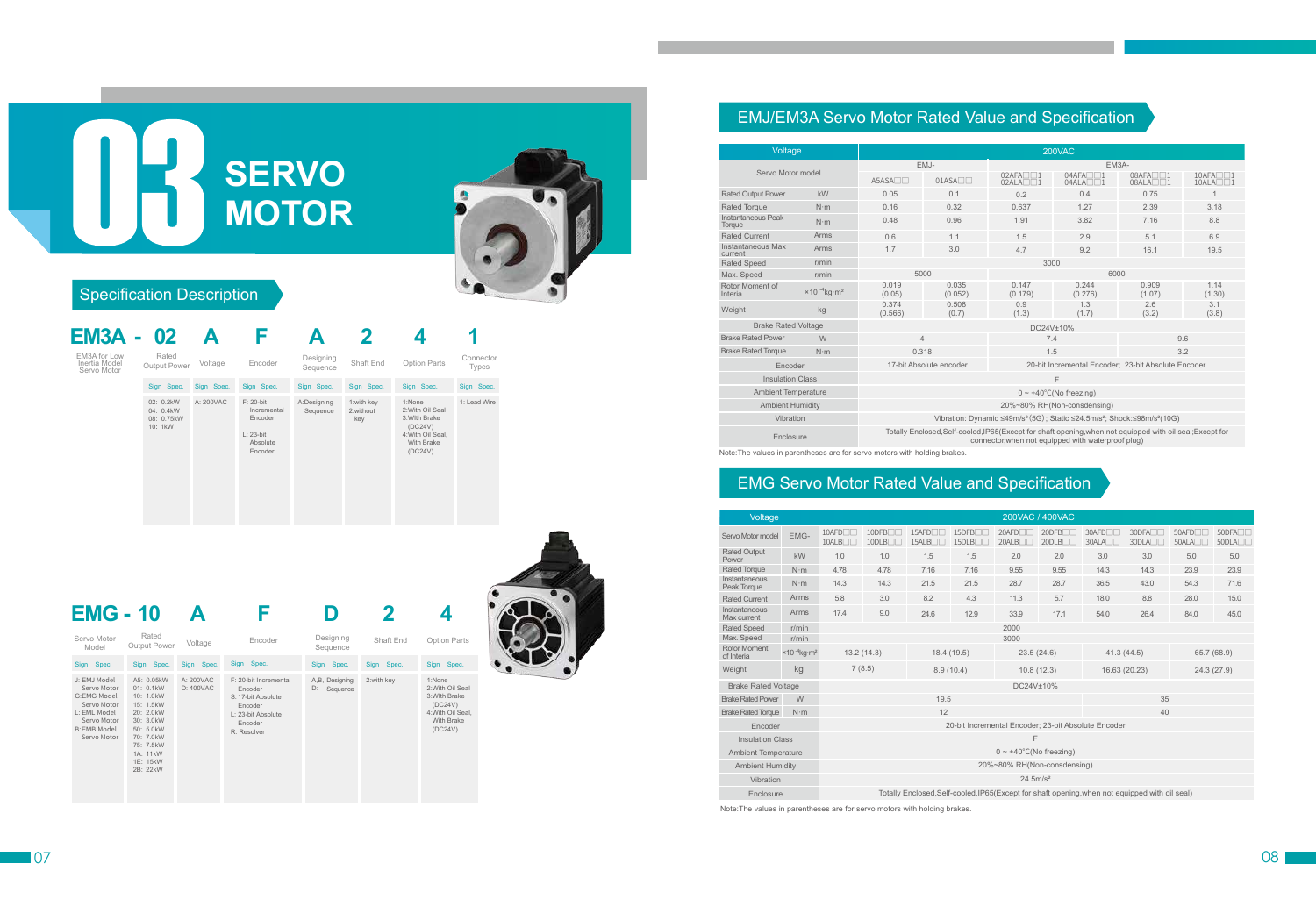## EML Servo Motor Rated Value and Specification

#### EMB Servo Motor Rated Value and Specification

Note:The values in parentheses are for servo motors with holding brakes.

Note:The values in parentheses are for servo motors with holding brakes.

| Voltage                      |                | 200VAC / 400VAC                       |                                    |                                                                                                |                                 |                                                     |                                        |                          |                                             |  |  |  |
|------------------------------|----------------|---------------------------------------|------------------------------------|------------------------------------------------------------------------------------------------|---------------------------------|-----------------------------------------------------|----------------------------------------|--------------------------|---------------------------------------------|--|--|--|
| Servo Motor model            | EML-           | $10$ AFD $\neg$<br>10ALB <sub>I</sub> | $10$ DFB $\Box$<br>$10$ DLB $\Box$ | $20$ AFD $\neg$<br>$20ALA \Box \Box$                                                           | $20DFA \Box$<br>$20DL$ A $\Box$ | 30AFD <sub>I</sub><br>30ALA                         | 30DFA <sub>II</sub><br>$30DL$ A $\Box$ | $40$ AFD $\neg$<br>40ALA | 40DFA <sub>II</sub><br>40DLA <sub>III</sub> |  |  |  |
| <b>Rated Output Power</b>    | kW             | 1.0                                   |                                    | 2.0                                                                                            |                                 |                                                     | 3.0<br>4.0                             |                          |                                             |  |  |  |
| <b>Rated Torque</b>          | $N \cdot m$    | 9.55                                  |                                    | 19.1                                                                                           |                                 | 28.7                                                |                                        | 38.2                     |                                             |  |  |  |
| Instantaneous Peak<br>Torque | $N \cdot m$    | 28.7                                  |                                    | 57.3                                                                                           |                                 | 79.2                                                | 86.0                                   | 111.2                    | 114.6                                       |  |  |  |
| <b>Rated Current</b>         | Arms           | 5.5                                   | 2.8                                | 12.0                                                                                           | 6.2                             | 18.0                                                | 9.0                                    | 24.0                     | 12.2                                        |  |  |  |
| Instantaneous Max<br>current | Arms           | 16.5                                  | 8.4                                | 36.0                                                                                           | 18.6                            | 54.0                                                | 27.0                                   | 72.0                     | 36.6                                        |  |  |  |
| <b>Rated Speed</b>           | r/min          |                                       | 1000                               |                                                                                                |                                 |                                                     |                                        |                          |                                             |  |  |  |
| Max. Speed                   | r/min          |                                       |                                    |                                                                                                | 1500                            |                                                     |                                        |                          |                                             |  |  |  |
| Rotor Moment of<br>Interia   | $×10-4kg·m2$ . | 23.5(24.6)                            |                                    | 53.5(56.7)                                                                                     |                                 |                                                     | 77.8 (81.0)                            |                          | 102.2 (105.4)                               |  |  |  |
| Weight                       | kg             | 10.8(12.3)                            |                                    | 18.1(21.7)<br>19.5(23.1)                                                                       |                                 |                                                     |                                        |                          | 34.75 (38.35)                               |  |  |  |
| <b>Brake Rated Voltage</b>   |                |                                       |                                    |                                                                                                |                                 | DC24V±10%                                           |                                        |                          |                                             |  |  |  |
| <b>Brake Rated Power</b>     | W              | 19.5                                  |                                    |                                                                                                |                                 | 35                                                  |                                        |                          |                                             |  |  |  |
| <b>Brake Rated Torque</b>    | $N \cdot m$    | 12                                    |                                    |                                                                                                |                                 | 40                                                  |                                        |                          |                                             |  |  |  |
| Encoder                      |                |                                       |                                    |                                                                                                |                                 | 20-bit Incremental Encoder; 23-bit Absolute Encoder |                                        |                          |                                             |  |  |  |
| <b>Insulation Class</b>      |                |                                       |                                    |                                                                                                | F                               |                                                     |                                        |                          |                                             |  |  |  |
| <b>Ambient Temperature</b>   |                |                                       |                                    |                                                                                                |                                 | $0 \sim +40^{\circ}$ C(No freezing)                 |                                        |                          |                                             |  |  |  |
| <b>Ambient Humidity</b>      |                |                                       | 20%~80% RH(Non-consdensing)        |                                                                                                |                                 |                                                     |                                        |                          |                                             |  |  |  |
| Vibration                    |                |                                       |                                    |                                                                                                | 24.5 m/s <sup>2</sup>           |                                                     |                                        |                          |                                             |  |  |  |
| Enclosure                    |                |                                       |                                    | Totally Enclosed, Self-cooled, IP65(Except for shaft opening, when not equipped with oil seal) |                                 |                                                     |                                        |                          |                                             |  |  |  |

Note:The values in parentheses are for servo motors with holding brakes.

# EM3A Dimension



## EM3A Torque-Speed Feature

A:Continuous Working Area B:Repeatedly Working Area



| Voltage                      |                                               | 400VAC                              |                                                                                                           |               |                            |  |  |  |  |  |  |
|------------------------------|-----------------------------------------------|-------------------------------------|-----------------------------------------------------------------------------------------------------------|---------------|----------------------------|--|--|--|--|--|--|
| Servo Motor model            | EMB-                                          | 75D□A□□                             | $1AD\Box A\Box\Box$                                                                                       | 1ED□A□□       | $2BD$ $\Box$ $\Box$ $\Box$ |  |  |  |  |  |  |
| <b>Rated Output Power</b>    | kW                                            | 7.5                                 | 11.0                                                                                                      | 15.0          | 22.0                       |  |  |  |  |  |  |
| <b>Rated Torque</b>          | $N \cdot m$                                   | 47.8                                | 70.0                                                                                                      | 95.5          | 140.0                      |  |  |  |  |  |  |
| Instantaneous Peak<br>Torque | $N \cdot m$                                   | 119.4                               | 175                                                                                                       | 191           | 341.6                      |  |  |  |  |  |  |
| <b>Rated Current</b>         | Arms                                          | 18.0                                | 28.0                                                                                                      | 38.0          | 52.0                       |  |  |  |  |  |  |
| Instantaneous Max<br>current | Arms                                          | 56.0                                | 70.0                                                                                                      | 84.0          | 130                        |  |  |  |  |  |  |
| <b>Rated Speed</b>           | r/min                                         | 1500                                |                                                                                                           |               |                            |  |  |  |  |  |  |
| Max. Speed                   | r/min                                         | 2000                                |                                                                                                           |               |                            |  |  |  |  |  |  |
| Rotor Moment of Interia      | $\times$ 10 <sup>-4</sup> kg · m <sup>2</sup> | 186.2 (193.6)                       | 271.6 (278.9)                                                                                             | 338.8 (346.1) | 576.62(601.62)             |  |  |  |  |  |  |
| <b>Brake Rated Voltage</b>   |                                               | DC24V±10%                           |                                                                                                           |               |                            |  |  |  |  |  |  |
| <b>Brake Rated Power</b>     | W                                             |                                     |                                                                                                           | 90            |                            |  |  |  |  |  |  |
| <b>Brake Rated Torque</b>    | $N \cdot m$                                   | 100                                 |                                                                                                           |               | 150                        |  |  |  |  |  |  |
| Encoder                      |                                               |                                     | 17-bit Absolute Encoder; Resolver                                                                         |               |                            |  |  |  |  |  |  |
| <b>Insulation Class</b>      |                                               |                                     | F                                                                                                         |               |                            |  |  |  |  |  |  |
| <b>Ambient Temperature</b>   |                                               | $0 \sim +40^{\circ}$ C(No freezing) |                                                                                                           |               |                            |  |  |  |  |  |  |
| <b>Ambient Humidity</b>      |                                               | 20%~80% RH(Non-consdensing)         |                                                                                                           |               |                            |  |  |  |  |  |  |
| Vibration                    |                                               | 24.5 m/s <sup>2</sup>               |                                                                                                           |               |                            |  |  |  |  |  |  |
| Enclosure                    |                                               |                                     | Totally Enclosed, Self-cooled, IP65(Except for shaft opening, when not equipped with oil seal) Fan : IP20 |               |                            |  |  |  |  |  |  |



09 and 10 and 20 and 20 and 20 and 20 and 20 and 20 and 20 and 20 and 20 and 20 and 20 and 20 and 20 and 20 an

| EM <sub>3</sub> A- |              | LL           |    |    |     | <b>Flange Side</b> |    |     |     | S  | <b>Tap×Depth</b> |     | Key |   |     |          |  |  |
|--------------------|--------------|--------------|----|----|-----|--------------------|----|-----|-----|----|------------------|-----|-----|---|-----|----------|--|--|
|                    |              |              | ΊR | LE | LF. | <b>LC</b>          | LA | LB. | LZ  |    |                  | ΙQΚ | W   |   |     | $\Omega$ |  |  |
| 02ALA              | 108(137)     | 78 (107)     | 30 | 3  |     | 60                 | 70 | 50  | 5.5 | 14 | M5X12            | 20  | 5   | 5 | 3   | 27       |  |  |
| 04ALA              | 129(158)     | 99(128)      | 30 | 3  |     | 60                 | 70 | 50  | 5.5 | 14 | M5X12            | 20  | 5   | 5 | 3   | 27       |  |  |
| 08ALA              | 141(184)     | 111(144)     | 40 | 3  | 8   | 80                 | 90 | 70  | 6.6 | 19 | M6X12            | 25  | 6   | 6 | 3.5 | 37       |  |  |
| 10ALA              | 155(198)     | 125(158)     | 40 | 3  | 8   | 80                 | 90 | 70  | 6.6 | 19 | M6X12            | 25  | 6   | 6 | 3.5 | 37       |  |  |
| 02AFA              | 126.5(155.5) | 96.5(125.5)  | 30 | 3  |     | 60                 | 70 | 50  | 5.5 | 14 | M5X12            | 20  | 5   | 5 | 3   | 27       |  |  |
| 04AFA              | 147.5(176.5) | 117.5(146.5) | 30 | 3  |     | 60                 | 70 | 50  | 5.5 | 14 | M5X12            | 20  | 5   | 5 | 3   | 27       |  |  |
| 08AFA              | 159.5(202.5) | 129.5(162.5) | 40 | 3  | 8   | 80                 | 90 | 70  | 6.6 | 19 | M6X12            | 25  | 6   | 6 | 3.5 | 37       |  |  |
| 10AFA              | 173.5(216.5) | 143.5(176.5) | 40 | 3  | 8   | 80                 | 90 | 70  | 6.6 | 19 | M6X12            | 25  | 6   | 6 | 3.5 | 37       |  |  |

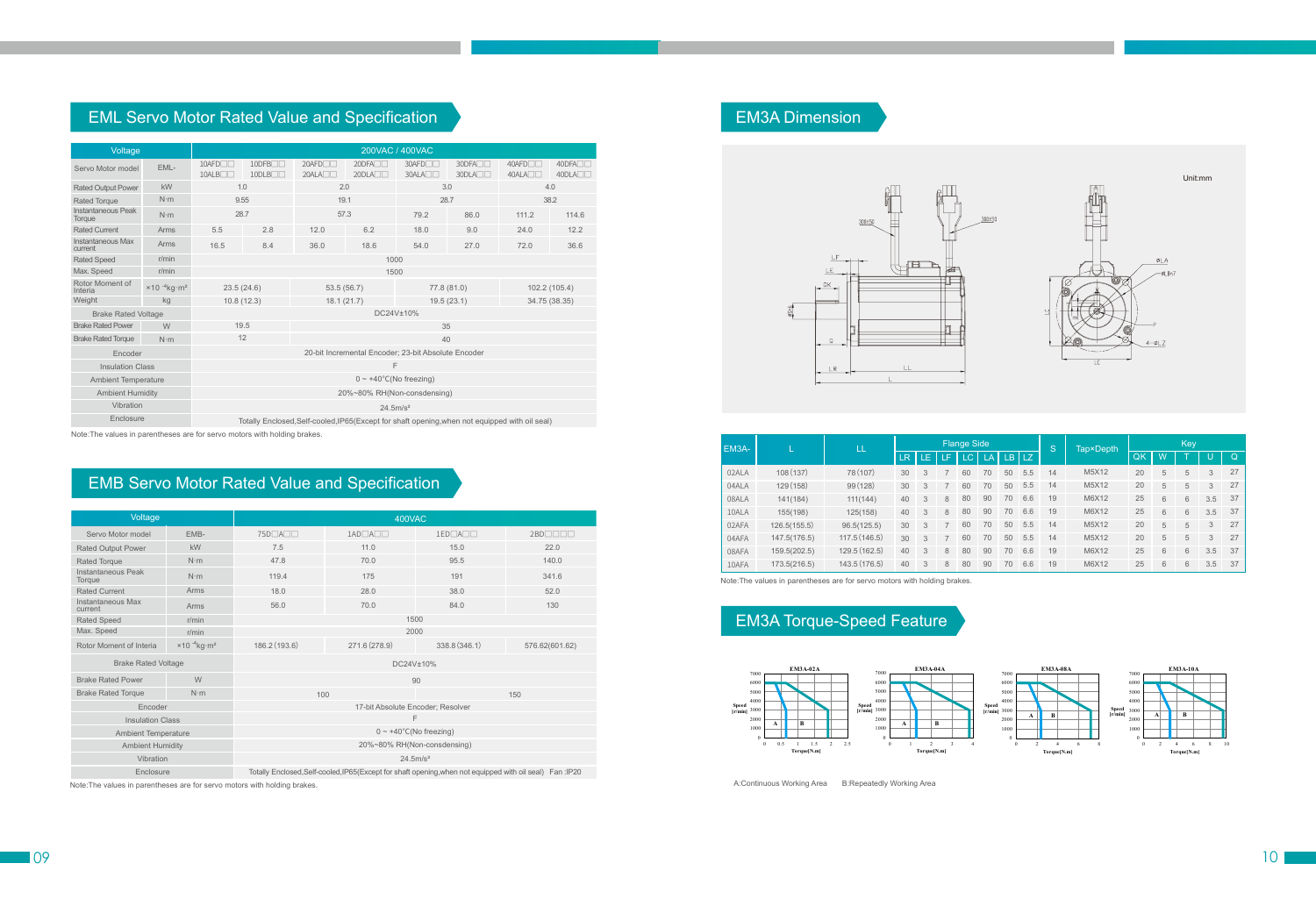Note:The values in parentheses are for servo motors with holding brakes.

Note:The values in parentheses are for servo motors with holding brakes.



#### EMJ-A5/01 Torque-Speed Feature

| EMJ-  |             | LL          |    |                            |  |            | <b>Flange Side</b> |       |     |  |                    | Key |  |       |     |  |  |  |
|-------|-------------|-------------|----|----------------------------|--|------------|--------------------|-------|-----|--|--------------------|-----|--|-------|-----|--|--|--|
|       |             |             |    | ER LH LG LE LF LC LA LB LZ |  |            |                    |       |     |  | $Tap \times Depth$ | QK  |  | W T U |     |  |  |  |
| A5ASA | 84.5(120.1) | 59.5(95.1)  | 25 | 20                         |  | $2.5$ 5 40 |                    | 46 30 | 4.5 |  | $M3\times10$       | 16  |  |       | 1.8 |  |  |  |
| 01ASA | 98.5(134.1) | 73.5(109.1) |    |                            |  |            |                    |       |     |  |                    |     |  |       |     |  |  |  |





## EMG Dimension

# EMG Torque-Speed Feature





A:Continuous Working Area B:Repeatedly Working Area

| EMG-               |                | LL             | KB <sub>1</sub> | KB <sub>2</sub> | KL <sub>1</sub> | KL <sub>2</sub> |           |     |     | <b>Flange Side</b> |           |           |           | <sub>S</sub> | Tap×          |    | Key           |    |                |                |  |
|--------------------|----------------|----------------|-----------------|-----------------|-----------------|-----------------|-----------|-----|-----|--------------------|-----------|-----------|-----------|--------------|---------------|----|---------------|----|----------------|----------------|--|
|                    |                |                |                 |                 |                 |                 | <b>LR</b> | LE  | ÆF7 | LC.                | <b>LA</b> | <b>LB</b> | <b>LZ</b> |              | Depth         | QK | <sub>QL</sub> | W  |                | IJ             |  |
| $10 \Box \Box B/D$ | 203<br>(245.5) | 148<br>(190.5) | 80<br>(103.2)   | 131.5<br>(174)  | 117             |                 |           |     |     |                    |           |           |           |              |               |    |               |    |                |                |  |
| $15 \Box \Box B/D$ | 225<br>(267.5) | 170<br>(212.5) | 102<br>(125.2)  | 153.5<br>(196)  |                 | 60.5            | 55        | 4   | 12  | 130                | 145       | 110       | 9         | 22           | $M6\times20$  | 40 | 5             | 8  | $\overline{7}$ | $\overline{4}$ |  |
| 20□□B/D            | 247<br>(289.5) | 192<br>(234.5) | 124<br>(147.2)  | 175.5<br>(218)  |                 |                 |           |     |     |                    |           |           |           |              |               |    |               |    |                |                |  |
| $30\square$ $A/D$  | 307<br>(378)   | 228<br>(299)   | 143             | 203<br>(274)    | 140             | 79              | 79        | 3.2 | 18  | 180                | 200       | 114.3     | 13.5 35   |              | $M8\times 16$ | 55 | 6             | 10 | 8              | 5              |  |
| $50\square A/D$    | 357<br>(428)   | 278<br>(349)   | 183             | 253<br>(324)    |                 |                 |           |     |     |                    |           |           |           |              |               |    |               |    |                |                |  |



A:Continuous Working Area B:Repeatedly Working Area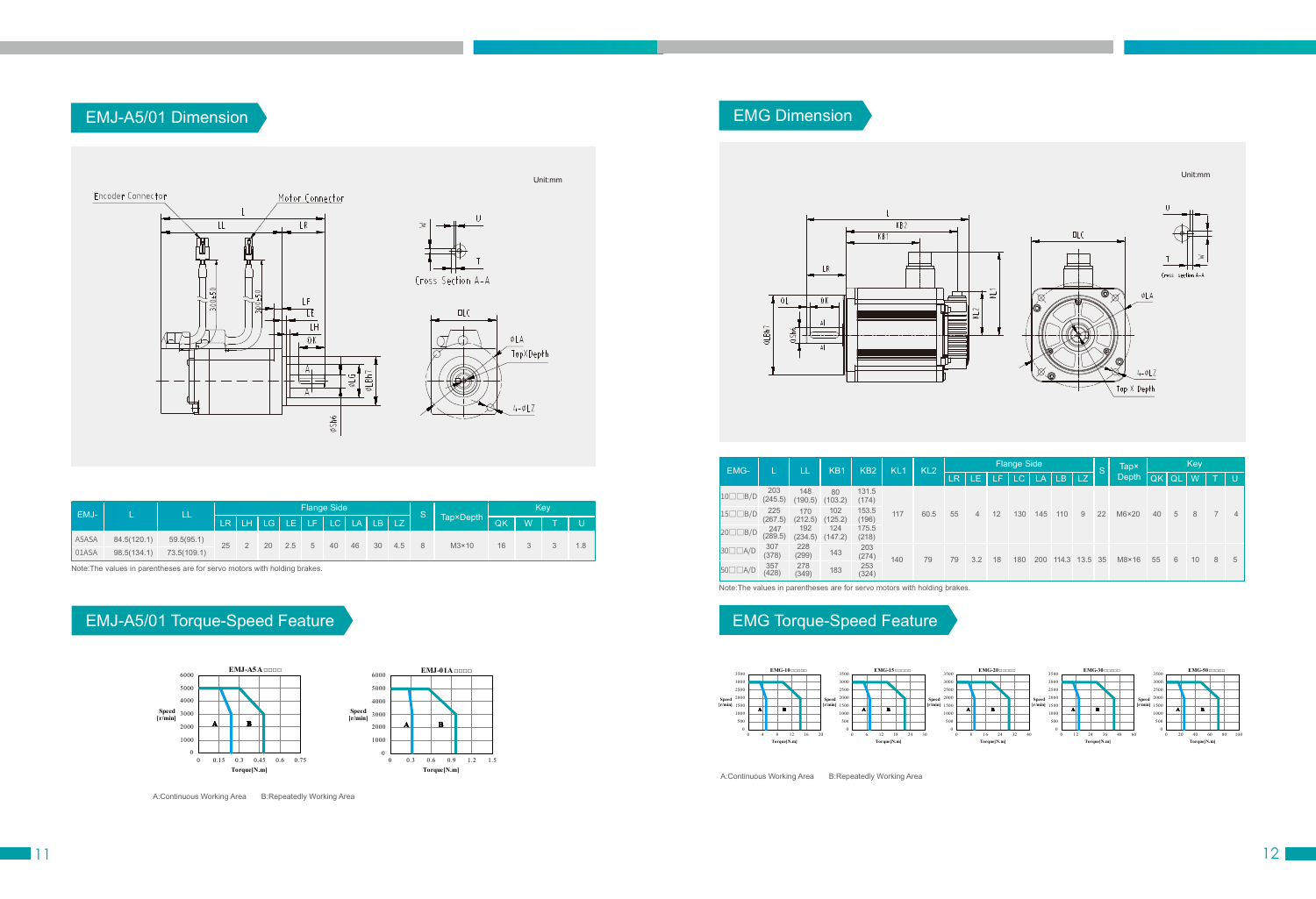## EML Dimension



## EML Torque-Speed Feature

| EML-                   |                | LL             | <b>Flange Side</b><br>KB <sub>2</sub><br>KL <sub>1</sub><br>KL <sub>2</sub><br>KB1 |                |     |      |           | <sub>S</sub> | Tapx | Key |           |               |     |    |               |              |   |    |   |   |
|------------------------|----------------|----------------|------------------------------------------------------------------------------------|----------------|-----|------|-----------|--------------|------|-----|-----------|---------------|-----|----|---------------|--------------|---|----|---|---|
|                        |                |                |                                                                                    |                |     |      | <b>LR</b> | T LE.        | LE.  | LC. | <b>LA</b> | $'$ LB        | LZ. |    | Depth         | <b>OK QL</b> |   | W  |   | U |
| $10 \Box \Box B/D$     | 247<br>(289.5) | 192<br>(234.5) | 124<br>(147.2)                                                                     | 175.5<br>(218) | 117 | 60.5 | 55        | 4            | 12   | 130 | 145       | 110           | 9   | 22 | $M6\times20$  | 40           | 5 | 8  |   | 4 |
| $20 \Box \Box A/D$     | 332<br>(401)   | 253<br>(322)   | 168                                                                                | 228<br>(245)   |     |      |           |              |      |     |           |               |     |    |               |              |   |    |   |   |
| $30\square\square A/D$ | 372<br>(443)   | 293<br>(364)   | 208                                                                                | 268<br>(287)   | 140 | 79   | 79        | 3.2          | 18   | 180 | 200       | 114.3 13.5 35 |     |    | $M8\times 16$ | 55           | 6 | 10 | 8 | 5 |
| $40\square\square A/D$ | 412<br>(478)   | 333<br>(399)   | 243                                                                                | 308<br>(322)   |     |      |           |              |      |     |           |               |     |    |               |              |   |    |   |   |



# EMB Torque-Speed Feature

EMB Dimension

| EMB-              |                | K <sub>B</sub> 1<br>KB <sub>2</sub><br>LΔ |                | KL <sub>1</sub> | <b>Flange Side</b> |     |    |    |     |           |       | S    | <b>Tapx</b> |                | Key<br><b>IQ</b><br>W<br>6<br>8<br>12<br>6<br>12<br>8<br>6<br>10<br>16 |   |    |    |   |
|-------------------|----------------|-------------------------------------------|----------------|-----------------|--------------------|-----|----|----|-----|-----------|-------|------|-------------|----------------|------------------------------------------------------------------------|---|----|----|---|
|                   |                |                                           |                |                 |                    | LR  | ÆГ | Æ  | LC. | <b>LA</b> | l LB. | LZ.  |             | Depth          | OK                                                                     |   |    |    | U |
| 75D <sub>[1</sub> | 530<br>(625)   | 414<br>(509)                              | 366<br>(461)   | 302<br>(397)    |                    |     |    |    |     |           |       |      | 42          | M16×32         | 90                                                                     |   |    |    | 5 |
| $1AD \Box \Box$   | 580<br>(675)   | 464<br>(559)                              | 416<br>(511)   | 352<br>(447)    | 184                | 116 | 4  | 20 | 220 | 235       | 200   | 13.5 | 42          | M16×32         | 90                                                                     |   |    |    | 5 |
| $1ED \Box \Box$   | 615<br>(710)   | 499<br>(594)                              | 451<br>(546)   | 387<br>(482)    |                    |     |    |    |     |           |       |      | 55          | $M20\times 40$ | 90                                                                     |   |    |    | 6 |
| $2BD \Box \Box$   | 720<br>(792.5) | 572<br>(652.5)                            | 432<br>(493.5) | 523<br>(592.5)  | 250                | 140 | 5  | 30 | 280 | 300       | 250   | 19   | 60          | M12×25         | 128                                                                    | 6 | 18 | 11 |   |



13 14





Note:The values in parentheses are for servo motors with holding brakes.

Note:The values in parentheses are for servo motors with holding brakes.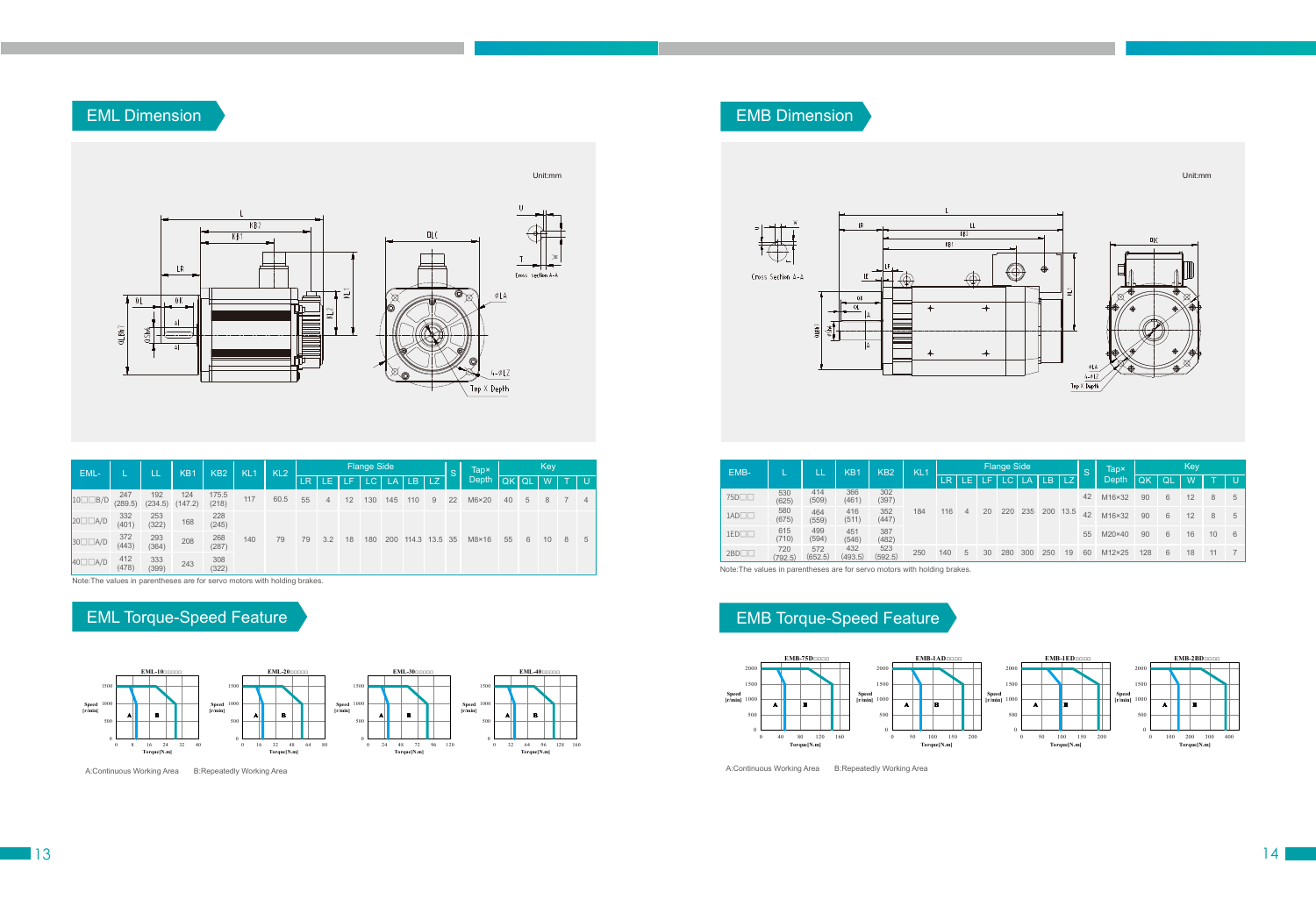# **ACCESSORIES**

#### **Cables**

#### Encoder Cables

 $9/0$ 

 $FG$ 

#### 16

#### Power Cables

#### PDM-GA14-XX-Ⅱ PDMB-GA14-XX-Ⅱ











 $\mathcal{L}$ 



#### PDM-JB18-XX PDMB-JB18-XX





Shell

 $FG$